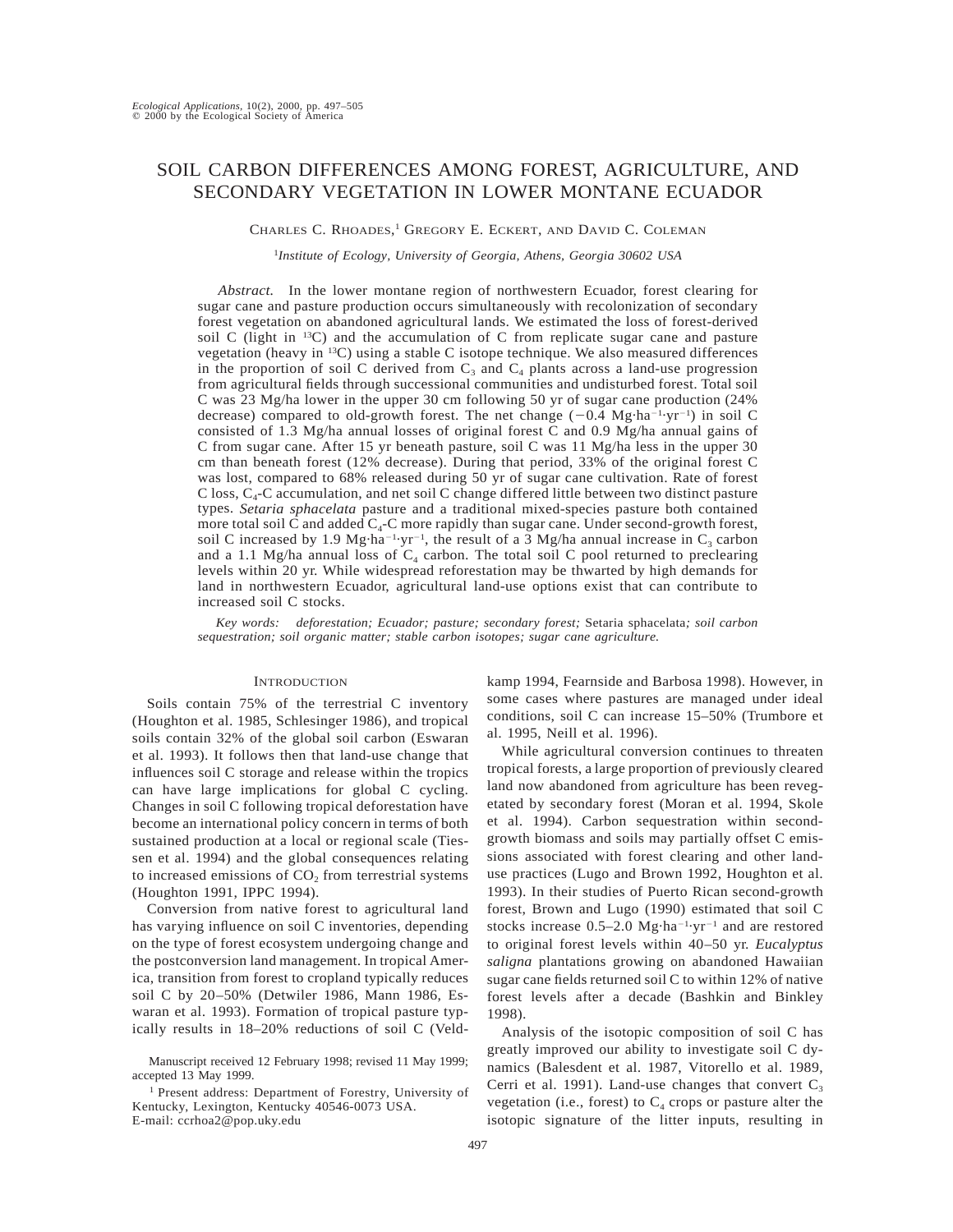in situ labeling of soil organic matter (Balesdent et al. 1987). Comparison of C isotopes beneath original forest and land conversion sites allows simultaneous measurement of loss of original soil C and sequestration of C inputs. The converse is possible where  $C_3$  vegetation replaces either natural (Martin et al. 1990, Trouve et al. 1994) or cultivated (Jastrow et al. 1996)  $C_4$  communities.

Although there have been numerous applications of stable isotope techniques to evaluate land-use change in the lowland tropics, the montane tropics and in particular the volcanic soils of these regions have not been studied. We examined total soil C and its isotopic composition in lower montane forest, in  $C_4$  crop and pastures, and in secondary shrubland and forest in montane areas of northwestern Ecuador. While the general pattern of land use in this region is similar to that found throughout the tropics, the naturally high soil C content of these volcanic soils makes questions about the effects of changing land management on soil C stocks especially interesting. Trials that monitor change following land conversion require decades to provide conclusive results. On the other hand, studies that compare contemporary land-use types provide more timely results, but are subject to the risk of confounding natural spatial variation with differential effects of land conversions. In this study, we used the latter approach, comparing replicates of existing land-use patches; we minimized the risks through careful site selection.

#### **METHODS**

#### *Study site*

This research was carried out on the western slope of the Ecuadorian Andes  $(00^{\circ}05' \text{ N}, 78^{\circ}37' \text{ W})$  at 1400 m elevation. The study site was located in tropical lower montane forest (Grubb 1977) within the Maquipucuna Forest Reserve. Average annual precipitation at a nearby  $(<10 \text{ km})$  meteorological station is 3200 mm (INHERI 1987). Average daily minimum and daily maximum air temperatures were  $17^{\circ}$  and  $26^{\circ}$ C, respectively.

Soils within the Maquipucuna reserve and surrounding areas developed from andesitic volcanic ash deposited 2500 years ago (Papale and Rossi 1993). Allophane mineralogy dominates the young ash-derived soils as indicated by high 1-mol/L NaF pH and oxalateextractable Si (Rhoades 1997). The region is characterized by high and seasonally uniform soil moisture and temperature regimes (perudic and isohyperthermic, respectively). Nearby soils of similar age, origin, and morphologic characteristics have been classified as Andic humitropepts (Beinroth et al. 1985).

# *Land-use sequence*

The six vegetation types studied (sugar cane, *Setaria sphacelata* pasture, mixed-species pasture, shrub fallow, second-, and old-growth forest) are dominant features of the mid-elevation region of northwestern Ecuador. During most of the 20th century, sugar cane production has dominated the agricultural economy of the mid-elevation region of northwestern Ecuador (Wunder 1996). In the past two decades, new roads have improved access to isolated mountain valleys and clearing for cattle pasture has become the leading source of land conversion (Southgate and Whitaker 1992, Wunder 1996). Currently, pasture and sugar cane cover approximately equal amounts of land within the lower portions of mid-elevation valleys. Old-growth forest fragments remain on steep slopes and the upper portions of the watersheds. Secondary shrub and forest vegetation is interspersed throughout the landscape.

We selected two replicate patches of each land-use type. We sampled side-slope positions with slopes ranging from 10 to 45%. Morphological and physical characteristics of the top 50 cm of soil indicate that soils at all 12 sites formed from the same ash deposit (Rhoades 1997). Forest, pasture, and secondary vegetation replicates do not form a spatially contiguous series of vegetation types, but are interspersed within a 1-km2 area of the Maquipucuna reserve. Active sugar cane fields were sampled 5 km from the reserve at equal elevation.

We studied two distinct pasture types: pure *Setaria sphacelata* [(Schumach.) Stapf & C.E. Hubb.] and mixed-species pastures. All pasture sites were established between 1980 and 1986 after forest clearing and slash burning. Before 1970, portions of the pasture sites underwent 3–4 mo periods of maize (*Zea mays*) interspersed with 2–4 yr forest fallow. The sites were cropped  $\leq$ 5% of the 50 yr prior to pasture conversion. *Setaria* is an introduced  $C_4$  grass that forms tussock grasslands with a thick surface root mat. Planted *Setaria* pastures have become the dominant grazing system on mid-elevation slopelands of western Ecuador since their introduction  $\sim$ 1980. Traditional pastures in the lower montane region contain a mixture of  $C_4$  grasses and invading  $C_3$  forbs and shrubs. The dominant grasses include *Digitaria sanguinalis* (L.) Scopoli, *Panicum polygonatum* Schrader, and *Paspalum paniculatum* L. Traditional pasture grasses are rhizomatous, but unlike *Setaria,* do not form tussocks or a dense root layer. The sugar cane (*Saccharum* sp.) fields that we studied were hand-planted and hand-harvested and were not fertilized or burned. Sample cane plots have been under continual production for 50 yr. Prior to establishing sugar cane, the fields were either banana plantations or forest vegetation.

In the lower montane region, secondary vegetation re-establishes rapidly after abandonment of cropland or traditional pastures. Within 5 yr, fallow fields are occupied by shrubs (*Baccharis, Piper, Vernonia*). Closed-canopy forest dominated by *Nectandra acutifolia* [(K & P) Mez, Lauraceae] is formed within 10– 15 yr. We sampled 5–10 yr old shrub vegetation and 15–20 yr old secondary forest plots that were aban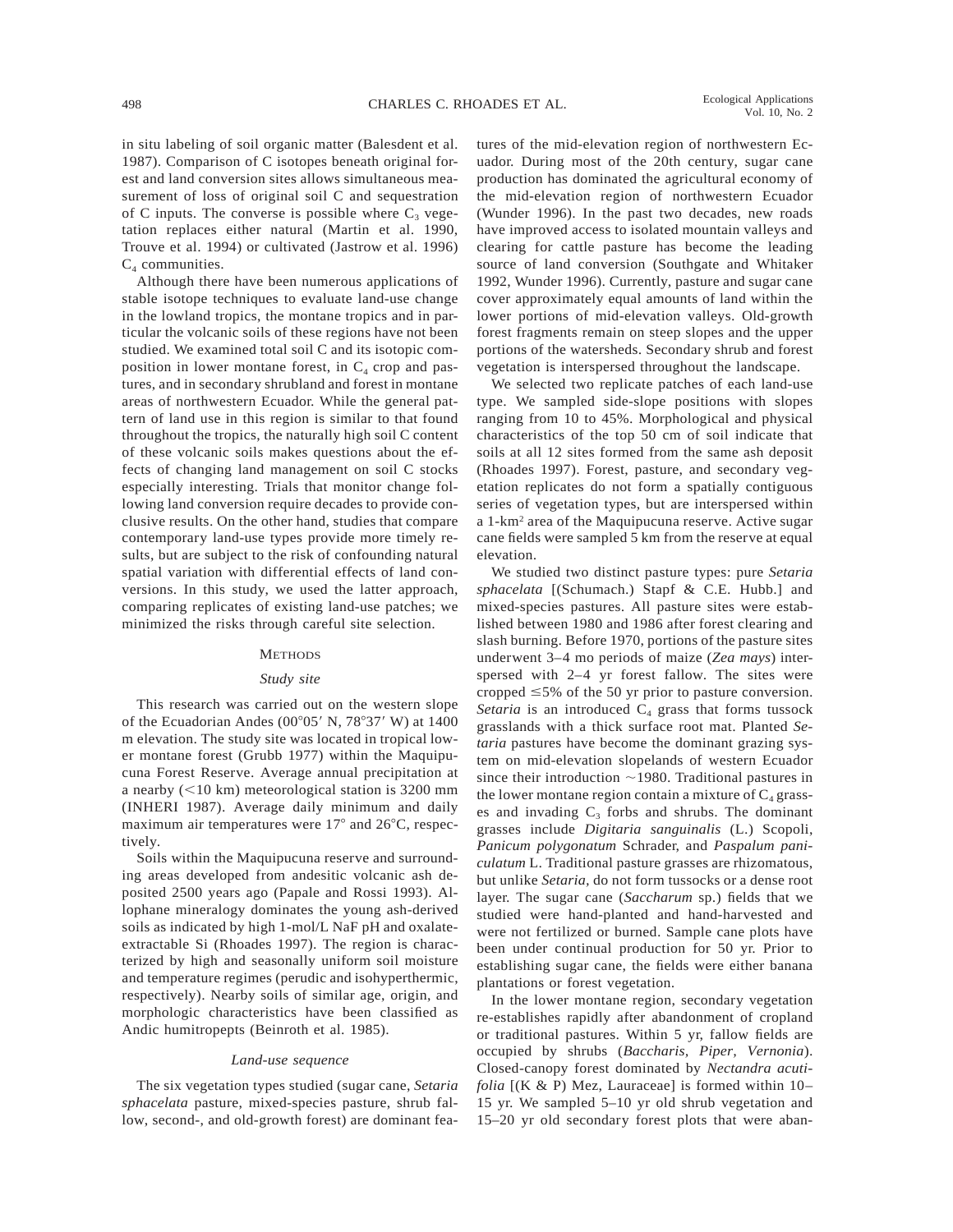doned from sugar cane production or traditional pasture. We were unable to determine the duration of agricultural activities prior to abandonment.

#### *Sampling and analysis*

At two replicate patches of the six vegetation types, soil was sampled at 0–5 and 5–15 cm depths in five randomly selected sampling points; deeper soil layers  $(15-30, 30-60, 30-60)$  and  $60-100$  cm) were sampled at three of these points. Deeper samples were removed from the sides of 1 m deep soil pits, in order to reduce compaction and contamination among soil layers. Soil samples were mixed, air-dried and passed through a 2 mm sieve to remove coarse fragments and roots. Bulk density was measured on replicate field-moist cores (7.5 cm diameter) sampled from each depth  $(n = 10)$ for two upper layers;  $n = 6$  for other layers). Soil pH was measured in suspensions with a 1:2 ratio of airdried soil to water. Roots were sampled from two replicate cores (7.5 cm diameter) from each soil depth. Root samples were hand-sorted into fine  $(<1$  mm) and coarse (1–3 mm) size classes. In situ soil respiration was analyzed during a 24-h incubation using 0.5 mol/ L NaOH in static chambers (Zibilske 1994).

Soil, litter, and roots samples were oven-dried at  $60^{\circ}$ C and ground with a ball mill prior to analysis. Soil and tissue samples were combusted at 900°C in a sealed quartz tube with a CuO catalyst. The  $CO<sub>2</sub>$  released during combustion was purified and analyzed with a Finnigan MAT Delta-S mass spectrometer (Finnigan, Bremen, Germany). Carbon isotope results are expressed in  $\delta^{13}$ C notation relative to the international Pee Dee Belemnite CaCO<sub>3</sub> standard (Boutton 1991). Standard deviation for repeated measurements of a homogenized standard sample was  $\pm 0.2$ ‰ ( $n = 25$ ). Total C content of soil and plant tissue was determined using a Carlo Erba model 1500 CN analyzer (Carlo Erba, Milan, Italy).

# *Calculations and statistical analyses*

Soil C stocks were calculated for each soil layer from bulk density and C concentration data. Due to increased bulk density in surface layers of managed sites, pasture and cane C stocks were corrected for vertical compaction (Davidson and Ackerman 1993, Veldkamp 1994). For these sites, the sample depth used to calculate soil C stocks was reduced proportional to the increase in bulk density relative to original forest.

In pasture and cane sites, the proportion of residual forest C (CC<sub>3</sub>) and of C originating from  $C_4$  vegetation  $(CC<sub>4</sub>)$  was calculated using the  $\delta^{13}C$  of soil, aboveground litter and root inputs from the following mixing models (Balesdent et al. 1987, Vitorello et al. 1989):

$$
CC_3 = (\delta^{13}C_s - \delta^{13}CC_4)/(\delta^{13}CC_3 - \delta^{13}CC_4)
$$
  
\n
$$
CC_4 = (\delta^{13}C_s - \delta^{13}CC_3)/(\delta^{13}CC_4 - \delta^{13}CC_3)
$$

where  $\delta^{13}C_s$  is the  $\delta$  value of soil sampled in pasture

or cane,  $\delta^{13}CC_4$  is the  $\delta$  value of  $C_4$  litter inputs, and  $\delta^{13}CC_3$  is the  $\delta$  value of C<sub>3</sub> forest soil.

To calculate the increment in  $C_3$ -derived soil C after abandoning agriculture, the  $\delta$  value of soil and litter from successional vegetation was compared to the isotopic signature of sugar cane and traditional pasture soils.

The effect of land use on soil  $\delta^{13}C$ , total soil C stocks and  $C_3$ - and  $C_4$ -derived soil C was tested (six vegetation types with two sites per vegetation type) by analysis of variance design with replicates nested within landuse type (SPSS 1997). Orthogonal contrasts were used to compare old-growth forest with sugar cane and to compare successional vegetation with sugar cane. Tukey's means comparison test (critical value: 0.05) was used to separate land-use effects.

# **RESULTS**

# *Native forest*

In old-growth lower montane forest, soil pH averaged 5.0 in the top 100 cm (Table 1). Bulk density increased from an average of 0.67 Mg/m3 in the upper 15 cm to  $0.84 \text{ Mg/m}^3$  in the 15–30 cm layer. Soil C averaged 6.5% and 2.7% in the 0–15 and 15–30 cm depths, respectively. The total C content in these layers was 61.4 and 34.1 Mg/ha (Table 2). The 30–100 cm depth of old-growth replicate 2 had much higher clay (Rhoades 1997) and bulk density, and lower percentage C (Table 1) than any other replicate. This forest replicate was on a steeper slope, and abrupt change in soil conditions in the lower profile delineates a substrate not found in the upper meter of any other site. Thus, the 30–100 cm depth of old-growth replicate 2 was excluded from calculations of C stocks or turnover.

The  $\delta^{13}$ C value of forest litter ranged from  $-29.2\%$ to  $-29.0\%$  (*n* = 10). Surface soil  $\delta^{13}$ C was  $-27.6\%$ beneath old-growth forest and increased to  $-25.6\%$  in the 15–30 cm layer (Fig. 1). There was an additional 3‰ enrichment in the 30–100 cm layer. Typically, there is a 2‰–3‰ enrichment of soil  $\delta^{13}C$  with soil depth (Nadelhoffer and Fry 1988). At our site, the cause of greater isotopic enrichment at depth is unknown, but may be associated with burial of organic matter or  $C_4$ vegetation by volcanic tephra (Vitorello et al. 1989, Desjardins et al. 1994). Pottery shards found at lower depths of several sample pits indicate prior human occupancy of the site. Due to concerns about incongruities at the lower soil levels, statistical inferences are restricted to the upper 30 cm of the soil profile.

# *Agricultural sites*

Soil pH did not differ between forest and agricultural sites (Table 1). Surface bulk density was 37%, 32%, and 26% higher beneath sugar cane, mixed-species, and *Setaria sphacelata* pastures, respectively, compared to native forest. Sugar cane and pasture soils had significantly higher bulk density in the upper 30 cm compared to old-growth forest  $(P < 0.01)$ .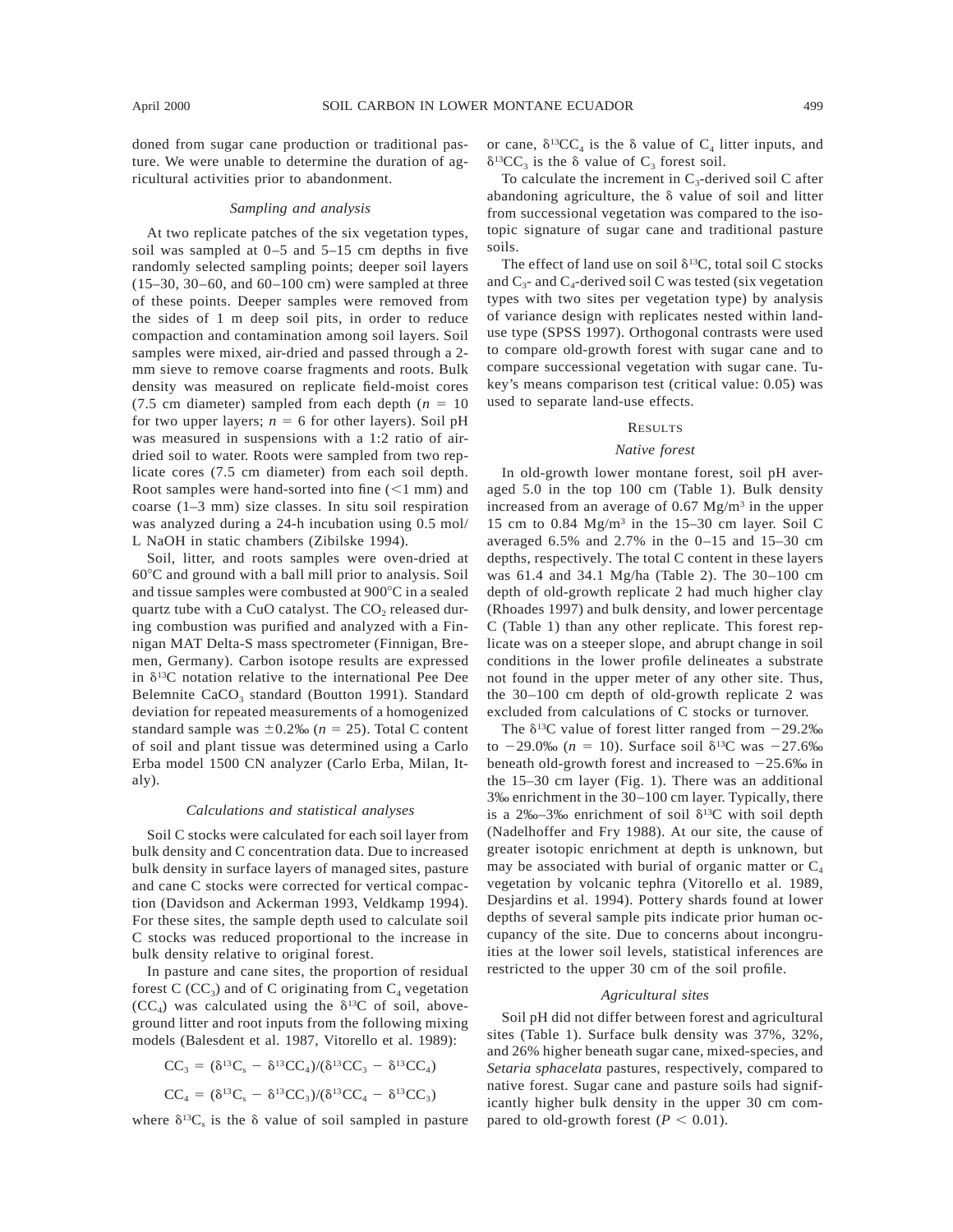| Vegetation type       | Replicate                      | Depth<br>(m)                                                               | pH<br>$(1:2$ in water)                                                     | Bulk density<br>$(Mg/m^3)$                                                 | Soil carbon<br>(% )                                                        |
|-----------------------|--------------------------------|----------------------------------------------------------------------------|----------------------------------------------------------------------------|----------------------------------------------------------------------------|----------------------------------------------------------------------------|
| Old-growth forest     | $\mathbf{1}$<br>$\mathfrak{2}$ | $0 - 15$<br>$15 - 30$<br>$30 - 100$<br>$0 - 15$<br>$15 - 30$<br>$30 - 100$ | 4.8(0.2)<br>4.7(0.3)<br>5.3(0.3)<br>5.4(0.3)<br>5.1(0.6)<br>4.8(0.3)       | 0.63(0.0)<br>0.77(0.0)<br>0.99(0.1)<br>0.70(0.0)<br>0.91(0.0)<br>1.20(0.1) | 6.17(0.6)<br>2.75(0.6)<br>1.97(0.5)<br>6.89(0.7)<br>2.67(0.2)<br>0.46(0.2) |
| Second-growth forest  | 1<br>$\mathfrak{2}$            | $0 - 15$<br>$15 - 30$<br>$30 - 100$<br>$0 - 15$<br>$15 - 30$<br>$30 - 100$ | 5.4(0.2)<br>5.2(0.2)<br>4.9(0.1)<br>4.7(0.1)<br>4.8(0.1)<br>5.3(0.1)       | 0.68(0.0)<br>0.94(0.0)<br>0.84(0.1)<br>0.78(0.0)<br>0.95(0.0)<br>1.06(0.0) | 9.48(0.7)<br>2.30(0.1)<br>2.20(0.1)<br>5.50(0.2)<br>2.60(0.2)<br>1.10(0.2) |
| Shrub regeneration    | $\mathbf{1}$<br>$\sqrt{2}$     | $0 - 15$<br>$15 - 30$<br>$30 - 100$<br>$0 - 15$<br>$15 - 30$<br>$30 - 100$ | 4.8(0.0)<br>4.9(0.0)<br>5.0(0.0)<br>5.2(0.1)<br>5.0(0.1)<br>5.3(0.1)       | 1.05(0.1)<br>0.98(0.0)<br>1.01(0.0)<br>0.85(0.1)<br>0.97(0.0)<br>1.03(0.0) | 4.80(0.6)<br>2.31(0.1)<br>1.65(0.3)<br>5.84(0.8)<br>2.65(0.2)<br>1.47(0.5) |
| Sugar cane            | $\mathbf{1}$<br>$\mathfrak{2}$ | $0 - 15$<br>$15 - 30$<br>$30 - 100$<br>$0 - 15$<br>$15 - 30$<br>$30 - 100$ | 5.2(0.1)<br>5.3(0.1)<br>5.6(0.1)<br>5.5(0.0)<br>5.5(0.1)<br>5.7(0.1)       | 0.86(0.0)<br>1.06(0.0)<br>1.06(0.0)<br>0.96(0.0)<br>1.08(0.0)<br>1.15(0.0) | 4.69(0.2)<br>2.31(0.1)<br>1.88(0.4)<br>4.41(0.2)<br>2.34(0.3)<br>1.33(0.2) |
| Setaria pasture       | $\mathbf{1}$<br>$\mathfrak{2}$ | $0 - 15$<br>$15 - 30$<br>$30 - 100$<br>$0 - 15$<br>$15 - 30$<br>$30 - 100$ | 5.1(0.1)<br>5.2(0.1)<br>5.5(0.3)<br>5.1(0.1)<br>5.2(0.2)<br>5.3(0.1)       | 0.76(0.0)<br>0.93(0.0)<br>1.02(0.0)<br>0.91(0.0)<br>1.06(0.0)<br>1.07(0.0) | 6.12(0.5)<br>3.30(0.3)<br>1.73(0.2)<br>5.11(0.3)<br>2.26(0.1)<br>1.84(0.3) |
| Mixed-species pasture | 1<br>$\mathfrak{2}$            | $0 - 15$<br>$15 - 30$<br>$30 - 100$<br>$0 - 15$<br>$15 - 30$<br>$30 - 100$ | 5.0(0.0)<br>4.8 $(0.2)$<br>5.3(0.1)<br>4.9 $(0.0)$<br>4.9(0.0)<br>5.5(0.1) | 0.88(0.0)<br>1.00(0.0)<br>1.10(0.0)<br>0.87(0.0)<br>0.89(0.1)<br>1.07(0.0) | 5.74(0.9)<br>2.37(0.2)<br>1.29(0.4)<br>4.99(0.5)<br>2.64(0.2)<br>1.48(0.3) |

TABLE 1. Soil pH, bulk density, and soil carbon for the land-use type samples.

*Note:* Values are mean (1 se);  $n = 5$  for 0–15 cm, and  $n = 3$  for lower layers.

*Setaria* and sugar cane litter  $\delta^{13}C$  values were  $-11.5\%$  and  $-13.9\%$ , typical for C<sub>4</sub> plant tissue. Soil C in the top 5 cm of *Setaria* and mixed-species pastures was 5.5‰ and 3.5‰ more enriched in  $\delta^{13}C$  than the forest soil (Fig. 1). In the upper 15 cm, both pasture types became rapidly depleted in 13C. In the lower profile, the mixed-species pasture converged with the  $\delta^{13}C$ of the forest soil, while *Setaria* soil was more enriched. The  $\delta^{13}$ C of sugar cane soil averaged  $-23\%$  to  $-22.5\%$ in the top 30 cm, significantly enriched in  $\delta^{13}C$  compared to forest vegetation throughout the sampled profile ( $P < 0.001$ ). Old-growth forest soil had significantly lower  $\delta^{13}$ C in the top 15 cm than the three agricultural land-use types  $(P < 0.001$ ; Table 3).

Sugar cane soils contained 18 Mg/ha less soil C in the upper 15 cm than native forest (Table 2;  $P = 0.00$ ). In the 15–30 cm depth, sugar cane soils contained 5 Mg/ha less soil C. The net decrease in soil C in the top 15 cm resulted from a 26 Mg/ha addition of  $C_4$ -C from sugar cane and a 43 Mg/ha loss of forest-derived  $C_3$ -C. Assuming 50 yr since conversion, the net annual loss was 0.35 Mg C/ha in the 0–15 cm layer; 0.5  $Mg \cdot ha^{-1} \cdot yr^{-1}$  of added sugar cane C and 0.85  $Mg \cdot ha^{-1} \cdot yr^{-1}$  of lost forest C. For the entire upper meter, sugar cane added 2.5 Mg  $C·ha^{-1}·yr^{-1}$ , and 3.2 Mg $\cdot$  $ha^{-1} \cdot yr^{-1}$  of native C was lost.

*Setaria* and mixed-species pastures also accumulated  $C_4$ -C, while releasing native C. During the 15 yr since conversion from forest, *Setaria* added an average of 12 Mg/ha of  $C_4$ -C, while 22 Mg/ha of forest C was lost. This represents a 15% decrease in total soil C in the upper 15 cm, an annual loss of 0.6 Mg/ha. Mixedspecies pasture contained 10 Mg C/ha or 17% less soil C than forest in the top 15 cm. Accumulation of  $C_4$ -C in the upper meter averaged 4.3 and 3.0  $Mg·ha^{-1}·yr^{-1}$ beneath *Setaria* and mixed pasture. The pasture and sugar cane sites contained significantly more  $C_4$ -C (*P*  $<$  0.001), less C<sub>3</sub>-C (*P*  $<$  0.001), and less total C (*P*  $< 0.01$ ) than old-growth forest (Table 3).

The C content of *Setaria* fine roots was 7.5 Mg/ha in the top meter of soil (Table 4). This was  $5-7\times$  more C than found in root systems of other land-use types  $(P < 0.05)$ . In the lower 70 cm of the profile, sugar cane and *Setaria* both contained 2-4× more root C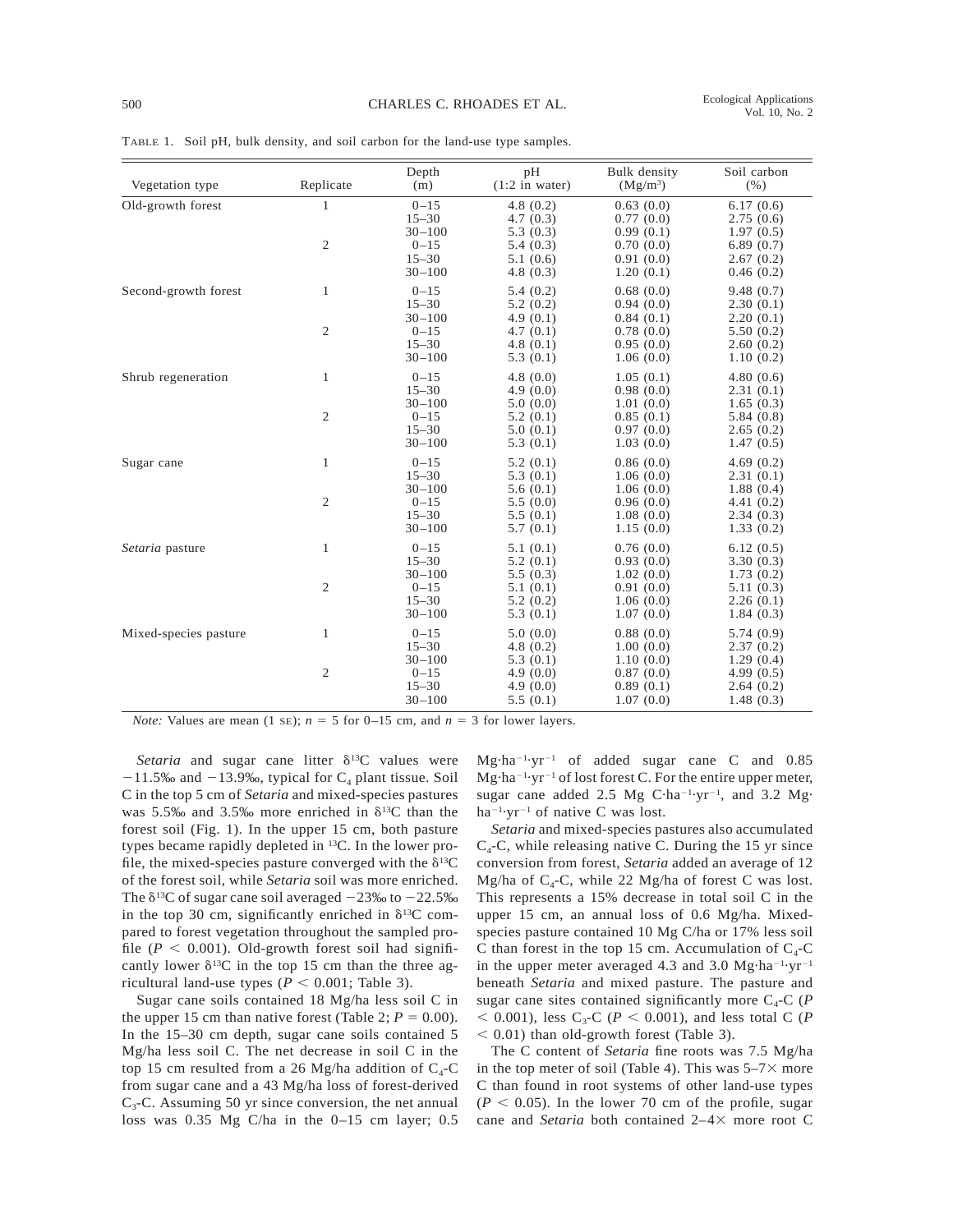|  |  |  |  |  | TABLE 2. Contribution of $C_3$ - and $C_4$ -derived C to SOM pools beneath forest, sugar cane, and pasture. |
|--|--|--|--|--|-------------------------------------------------------------------------------------------------------------|
|--|--|--|--|--|-------------------------------------------------------------------------------------------------------------|

|                                            |                                |                                                                                                      | Soil C derived from:                                            |                                                                  | Annual increment                                                 |                                                                              |                                                                 |                                                                              |                                                                                   |
|--------------------------------------------|--------------------------------|------------------------------------------------------------------------------------------------------|-----------------------------------------------------------------|------------------------------------------------------------------|------------------------------------------------------------------|------------------------------------------------------------------------------|-----------------------------------------------------------------|------------------------------------------------------------------------------|-----------------------------------------------------------------------------------|
| Vegetation type/age                        | Replicate                      | Depth<br>(cm)                                                                                        | $C_3$<br>$(Mg \cdot ha^{-1})$<br>$\cdot$ depth <sup>-1</sup> )  | $C_{4}$<br>$(Mg \cdot ha^{-1})$<br>$\cdot$ depth <sup>-1</sup> ) | Total<br>$(Mg \cdot ha^{-1})$<br>$\cdot$ depth <sup>-1</sup> )   | $C3$ SOM<br>$(Mg \cdot ha^{-1})$<br>$\cdot yr^{-1}$ )                        | $C_4$ SOM<br>$(Mg \cdot ha^{-1})$<br>$\cdot$ yr <sup>-1</sup> ) | Net C<br>$(Mg \cdot ha^{-1})$<br>$\cdot$ yr <sup>-1</sup> )                  | Total C<br>change<br>(Mg/ha)                                                      |
| Old-growth forest<br>$(>50 \text{ yr})$    | $\mathbf{1}$<br>$\overline{c}$ | $0 - 15$<br>$15 - 30$<br>$30 - 100$<br>$0 - 100$<br>$0 - 15$<br>$15 - 30$<br>$30 - 100$<br>$0 - 100$ | 56.3<br>32.1<br>131.6<br>220.0<br>66.6<br>36.1<br>34.1<br>136.9 | 0.0<br>0.0<br>0.0<br>0.0<br>0.0<br>0.0<br>0.0<br>0.0             | 56.3<br>32.1<br>131.6<br>220.0<br>66.6<br>36.1<br>34.1<br>136.9  | 0.0<br>0.0<br>0.0<br>0.0<br>0.0<br>0.0<br>0.0<br>0.0                         | 0.0<br>0.0<br>0.0<br>0.0<br>0.0<br>0.0<br>0.0<br>0.0            | 0.0<br>0.0<br>0.0<br>0.0<br>0.0<br>0.0<br>0.0<br>0.0                         | 0.0<br>0.0<br>0.0<br>0.0<br>0.0<br>0.0<br>0.0<br>0.0                              |
| Sugar cane<br>$(50 \text{ yr})$            | 1<br>$\overline{c}$            | $0 - 15$<br>$15 - 30$<br>$30 - 100$<br>$0 - 100$<br>$0 - 15$<br>$15 - 30$<br>$30 - 100$<br>$0 - 100$ | 19.6<br>14.9<br>50.9<br>85.4<br>16.8<br>10.5<br>27.9<br>55.2    | 24.6<br>13.6<br>86.6<br>124.8<br>26.6<br>19.1<br>77.9<br>123.7   | 44.2<br>28.5<br>137.5<br>210.2<br>43.4<br>29.7<br>105.8<br>178.9 | $-0.8$<br>$-0.4$<br>$-1.6$<br>$-2.8$<br>$-0.9$<br>$-0.5$<br>$-2.1$<br>$-3.5$ | 0.5<br>0.3<br>1.7<br>2.5<br>0.5<br>0.4<br>1.6<br>2.6            | $-0.3$<br>$-0.1$<br>0.1<br>$-0.3$<br>$-0.4$<br>$-0.1$<br>$-0.5$<br>$-1.0$    | $-17.2$<br>$-5.7$<br>5.9<br>$-17.0$<br>$-18.0$<br>$-4.5$<br>$-25.8$<br>$-48.3$    |
| Setaria pasture<br>$(15 \text{ yr})$       | 1<br>$\overline{c}$            | $0 - 15$<br>$15 - 30$<br>$30 - 100$<br>$0 - 100$<br>$0 - 15$<br>$15 - 30$<br>$30 - 100$<br>$0 - 100$ | 42.9<br>36.0<br>82.8<br>161.8<br>36.3<br>22.4<br>82.0<br>140.7  | 13.9<br>5.0<br>37.7<br>56.6<br>11.2<br>6.3<br>53.7<br>71.2       | 56.8<br>41.0<br>120.5<br>218.4<br>47.5<br>28.8<br>135.7<br>212.0 | $-1.2$<br>0.1<br>$-3.3$<br>$-4.4$<br>$-1.7$<br>$-0.8$<br>$-3.3$<br>$-5.8$    | 0.9<br>0.3<br>2.5<br>3.8<br>0.7<br>0.4<br>3.6<br>4.7            | $-0.3$<br>0.5<br>$-0.7$<br>$-0.6$<br>$-0.9$<br>$-0.4$<br>0.3<br>$-1.0$       | $-4.6$<br>6.9<br>$-11.1$<br>$-8.8$<br>$-13.9$<br>$-5.3$<br>4.0<br>$-15.2$         |
| Mixed-species pasture<br>$(15 \text{ yr})$ | 1<br>$\mathfrak{2}$            | $0 - 15$<br>$15 - 30$<br>$30 - 100$<br>$0 - 100$<br>$0 - 15$<br>$15 - 30$<br>$30 - 100$<br>$0 - 100$ | 33.7<br>20.2<br>82.5<br>136.4<br>29.1<br>36.9<br>73.8<br>139.8  | 19.8<br>8.8<br>11.9<br>40.5<br>19.2<br>$-4.4$<br>34.7<br>49.5    | 53.5<br>29.0<br>94.3<br>176.9<br>48.3<br>32.5<br>108.5<br>189.4  | $-1.8$<br>$-0.9$<br>$-3.3$<br>$-6.0$<br>$-2.2$<br>0.2<br>$-3.9$<br>$-5.9$    | 1.3<br>0.6<br>0.8<br>2.7<br>1.3<br>$-0.3$<br>2.3<br>3.3         | $-0.5$<br>$-0.3$<br>$-2.5$<br>$-3.4$<br>$-0.9$<br>$-0.1$<br>$-1.5$<br>$-2.5$ | $-7.9$<br>$-5.1$<br>$-37.3$<br>$-50.3$<br>$-13.1$<br>$-1.6$<br>$-23.1$<br>$-37.8$ |

*Notes:* Values are means of  $n = 5$  for 0–15 cm and  $n = 3$  for other layers. C turnover is based on comparisons to the average of the two old-growth replicates for the top two depths and old-growth replicate 1 for the 30–100 cm depth.

than other vegetation types. Coarse roots (1–3 mm) represented ,0.1% of total root biomass in *Setaria* pastures, but  $>50\%$  of forest root systems.

Soil C efflux was  $1.8\times$  higher from *Setaria* and mixed pastures compared to old-growth forest (Table 4;  $P = 0.00$ ). From sugar cane, respiration released 23% more C than the native forest  $(P < 0.06)$ . Soil temperature was significantly higher in the agricultural sites and the shrub vegetation than beneath either forest type ( $P < 0.05$ ).

FIG. 1. Comparison of  $\delta^{13}$ C profiles for six land-use types common to the lower montane region of northwestern Ecuador (0–30 cm depth). Data are means  $\pm 1$  SE of two replicates per land-use type plotted at the midpoint of each sample layer.

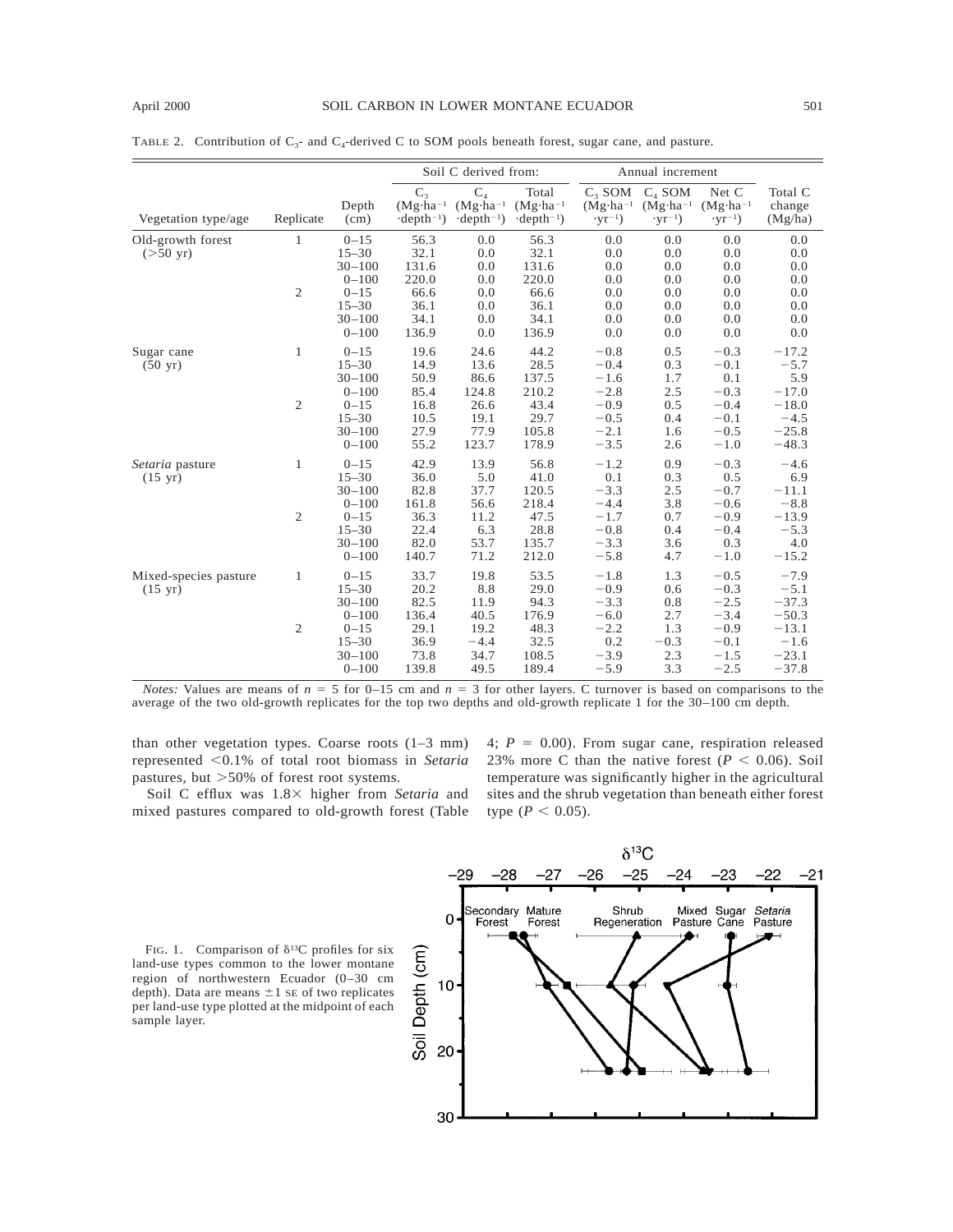|                                                                         |         |                  | Soil C                 |                    |                      |
|-------------------------------------------------------------------------|---------|------------------|------------------------|--------------------|----------------------|
| Source of Variation                                                     | df      | $\delta^{13}C$   | Total                  | $C_4$ -derived     | $C_3$ -derived       |
| Nested ANOVA<br>Vegetation<br>Replicate (vegetation)<br>Error           | 6<br>46 | 38.78***<br>2.28 | $10.90***$<br>$3.81**$ | $39.77***$<br>0.48 | 35.83***<br>$4.82**$ |
| Orthogonal contrasts<br>Old-growth forest vs. cane<br>and pasture sites |         | $107.92***$      | $11.25**$              | $142.08***$        | $86.41***$           |
| Sugar cane vs. shrub and<br>forest sites                                |         | $126.99***$      | $22.78***$             | 138.68***          | $115.32***$          |

TABLE 3. *F* ratios and significance for nested analysis of variance and orthogonal contrasts (0–15 cm depth).

 $*P < 0.05$ ;  $*P < 0.01$ ;  $**P < 0.001$ .

#### *Second-growth vegetation*

In the second-growth vegetation plots, soil properties converged with those of the original forest. After 5– 10 yr under shrub vegetation, the  $\delta^{13}$ C value in the top 15 cm was within 2‰ of old-growth forest (Fig.1). Second-growth and old-growth forest sites had similar  $\delta$ <sup>13</sup>C values throughout the top 30 cm of the soil profile. Below 30 cm, soil of secondary vegetation plots was <sup>13</sup>C enriched, indicating sequestration of  $C_4$ -derived C.

As woody perennials recolonized abandoned agricultural land, new  $C_3$ -derived soil C apparently accumulated while the  $C_4$ -C sequestered during cropping was lost. Based on the assumption that sites originated from sugar cane or traditional pasture similar to those examined in this study, the top 15 cm of second-growth shrub and forest soils contained about one-third the  $C_4$ -C of sugar cane soil and about half the  $C_4$ -C of traditional pasture, respectively (Fig. 2). The proportion of soil C derived from  $C_4$  inputs decreased from  $~60\%$ under sugar cane production to 20% and 15% beneath shrub and second-growth forest, respectively. Secondary forest contained 74 Mg C /ha in the upper 15 cm, 1.7 and  $1.5\times$  more than sugar cane and traditional pasture soil ( $P < 0.05$ ). Shrub regeneration contained slightly more total C than sugar cane but did not differ from mixed pasture. Fine root C and soil respiration and temperature were intermediate between the oldgrowth forest and sugar cane or pasture (Table 4). Litter C inputs in shrub fallow and second-growth forest averaged 3.3 and 5.2  $Mg \cdot ha^{-1} \cdot yr^{-1}$  compared to 5.1 Mg·ha<sup>-1</sup>·yr<sup>-1</sup> in old-growth forest (Rhoades 1997).

# **DISCUSSION**

### *Land management and soil C*

Conversion from forest to crop or pasture typically leads to soil C loss, though data vary widely. At this mid-elevation region of Ecuador, soil C was 24%, 14%, and 9% lower in sugar cane, mixed-species and *Setaria* pasture sites, respectively, than in old-growth forest (Table 3). Typically, crop production results in larger reductions in soil C than pasture (Detwiler 1986) due to increased soil disturbance and erosion losses. In this region, however, differences in carbon pools are not

significantly different between pasture and sugar cane  $(P > 0.05)$ , despite differences in time since conversion. Because of different management practices, the higher apparent rate of net annual C loss following conversion to pasture is difficult to compare directly to the 50-yr-old sugar cane sites. However, soil C pools typically change most rapidly soon after conversion (Chone et al. 1991, Veldkamp 1994, Trumbore et al. 1995) and pasture loss rates are likely to slow with time.

Carbon isotope analysis showed that soil C turnover rates were more dramatic than net soil C changes. *Setaria* and mixed pasture soils lost 36% and 49% of the original forest C soil from the top 15 cm. In sugar cane sites, 70% of the original forest soil C was lost over 50 yr. The soil C turnover rates in this Ecuadorian montane site agree with results from other tropical studies, especially those also on high soil C volcanic soils. At 1700 m on Hawaiian volcanic tephra, Townsend and co-workers (1995) observed a 48% loss of forest-derived C in the top 20 cm of a 40–50 yr old pasture. Veldkamp (1994) observed comparable soil C losses in Costa Rican pastures on Andisols. Brazilian Ultisols with naturally low soil C content lost 8–35% of their original forest C in 20 yr (Neill et al. 1997). Brazilian Oxisols lost 40% of the original forest C following 50 yr of cropping with sugar cane (Vitorello et al. 1989).

Despite much higher fine root biomass in *Setaria* pastures, soil C inventories and turnover rates differed little from mixed-species pastures. The 7× higher *Setaria* root C content and equal respiration rates and soil temperature (Table 4) suggest that more C is available to be sequestered into soil C. Accumulation of  $C_4$ -C was slightly higher in the upper 30 cm of mixed pasture, but was twice as high at 30–100 cm in *Setaria* pastures (Table 2). At the lower depth, *Setaria* and sugar cane contain 3 and 8% less total soil C than native forest, compared to 23% less in mixed-species pasture. Further research is needed to understand how pasture grasses with different above- and belowground biomass influence soil C inventories.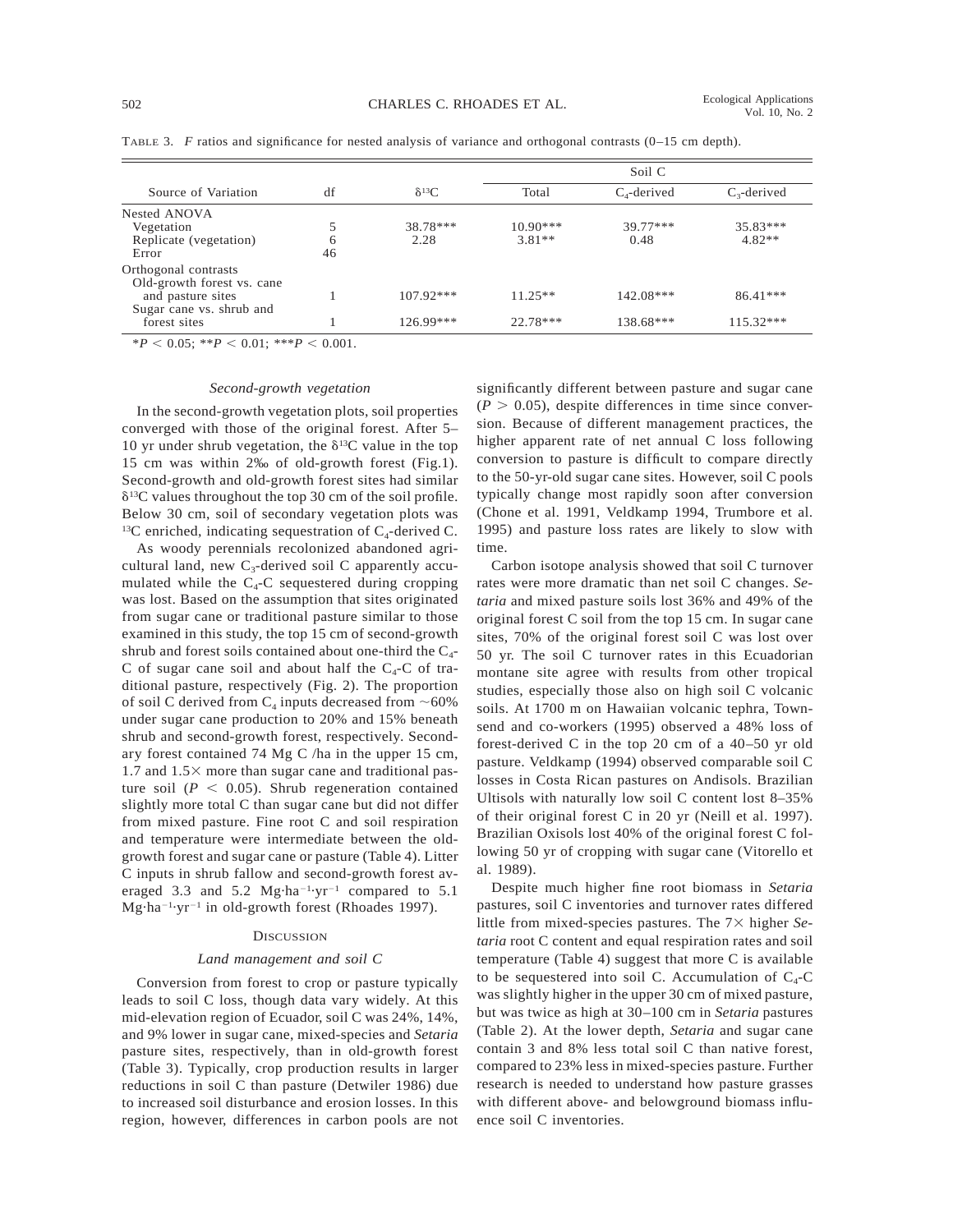100

80

60

40

20

0

Soil Carbon Stock (Mg C/ha)

|                       |                                                  |                                                  | Root C                                           | Soil                             | Soil                         |  |
|-----------------------|--------------------------------------------------|--------------------------------------------------|--------------------------------------------------|----------------------------------|------------------------------|--|
| Vegetation type       | Depth                                            | Fine<br>(Mg/ha)                                  | Coarse<br>(Mg/ha)                                | respiration<br>$(kg C·ha-1·d-1)$ | temperature<br>$(^{\circ}C)$ |  |
| Old-growth forest     | $0 - 15$<br>$15 - 30$<br>$30 - 100$<br>$0 - 100$ | 1.34(0.2)<br>0.28(0.1)<br>0.30(0.1)<br>1.91(0.3) | 1.09(0.3)<br>0.51(0.3)<br>1.03(0.5)<br>2.63(0.7) | 14.57(1.3)                       | 18.05(0.2)                   |  |
| Second-growth forest  | $0 - 15$<br>$15 - 30$<br>$30 - 100$<br>$0 - 100$ | 1.07(0.1)<br>0.15(0.1)<br>0.12(0.0)<br>1.34(0.2) | 1.16(0.3)<br>0.22(0.1)<br>0.17(0.1)<br>1.54(0.3) | 20.00(1.0)                       | 18.15(0.2)                   |  |
| Shrub regeneration    | $0 - 15$<br>$15 - 30$<br>$30 - 100$<br>$0 - 100$ | 0.99(0.1)<br>0.17(0.0)<br>0.24(0.0)<br>1.38(0.1) | 0.56(0.2)<br>0.05(0.0)<br>0.24(0.1)<br>0.81(0.2) | 21.75(0.8)                       | 19.50(0.3)                   |  |
| Sugar cane            | $0 - 15$<br>$15 - 30$<br>$30 - 100$<br>$0 - 100$ | 0.84(0.1)<br>0.20(0.0)<br>0.64(0.2)<br>1.67(0.2) | 0.34(0.1)<br>0.13(0.0)<br>0.23(0.1)<br>0.71(0.2) | 17.91(1.2)                       | 21.65(0.6)                   |  |
| Setaria Pasture       | $0 - 15$<br>$15 - 30$<br>$30 - 100$<br>$0 - 100$ | 6.19(1.4)<br>0.68(0.2)<br>0.66(0.1)<br>7.53(1.4) | 0.01(0.0)<br>0.00(0.0)<br>0.00(0.0)<br>0.01(0.0) | 26.46(1.2)                       | 19.45(0.6)                   |  |
| Mixed-species pasture | $0 - 15$<br>$15 - 30$<br>$30 - 100$<br>$0 - 100$ | 1.17(0.4)<br>0.24(0.0)<br>0.22(0.1)<br>1.63(0.4) | 0.33(0.1)<br>0.03(0.0)<br>0.02(0.0)<br>0.37(0.1) | 24.59(1.5)                       | 20.55(0.5)                   |  |

TABLE 4. Fine  $(\leq1$  mm) and coarse  $(1-3$  mm) root carbon, soil respiration, and temperature  $(0-5$  cm depth).

*Notes:* Values are means (1 SE). Data from replicate sites were pooled within each land use type.

### *Land management options*

Our study suggests that on young volcanic soils in western Ecuador, two distinct land-use options may increase soil C pools. One option, conversion from sugar cane to pasture, maintains land in agriculture; the other returns agriculture land to forest.

*Setaria* pastures have surpassed traditional, mixedspecies pastures in popularity due to ease of establishment, rapid growth, and resistance to weed invasion. Our results suggest that conversion from sugar cane to *Setaria* pasture may also increase soil C storage. Relative to the biomass C lost following forest clearing, the soil C difference between land-use options is small. In a region predominated by cleared lands, however, *Setaria* may provide a favorable agricultural option with regard to increasing soil C inventory.

Comparative studies have shown that well-managed pastures in Brazil (Trumbore et al. 1995) and highyielding pastures in Colombia (Fisher et al. 1994) contain more soil C than associated degraded pastures or native savanna grasses may increase regional soil C. Likewise, Fisher et al. (1994) reported dramatic increases in soil C in sites converted from native savanna species to deep-rooted pasture grasses (26–70 Mg/ha after 3–9 yr). In eastern Amazonia, pastures receiving phosphorus fertilizer increase soil C inventories relative to unmanaged pastures (Trumbore et al. 1995), with the increase attributed to greater root production



FIG. 2. (a) Total soil C and  $C_4$ -derived C stocks and (b) proportion of  $C_4$ -C beneath sugar cane, traditional pasture, successional vegetation, second-growth forest, and old-growth forest (0–15 cm soil depth). The  $C_4$ -derived soil C stocks of secondary vegetation were based on sugar cane values and were equal to values based on traditional pasture values. Data from two replicate sites are combined within each land-use type. The same letter above bars indicates that total soil C and  $C_4$ -C stocks and the proportion of  $C_4$ -C do not differ using Tukey's means comparison test (0.05 critical value).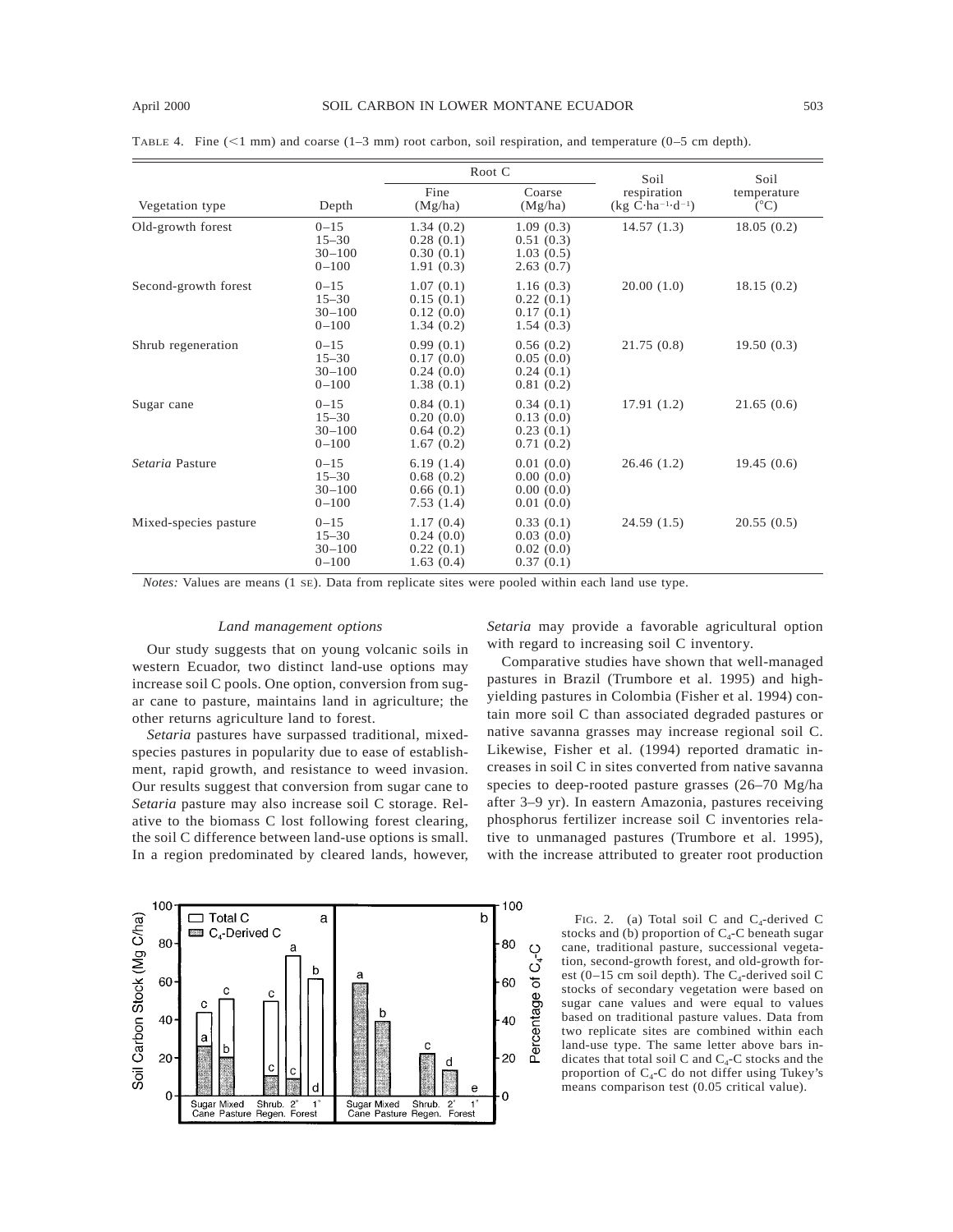in the managed pastures. Given that in Ecuador as in Brazil (Trumbore et al. 1995, Fearnside and Barbosa 1998), the vast majority of pastures are currently managed without fertilizer, increases in soil C storage may be possible through management.

Encouraging regrowth of secondary forest or establishing forest plantations is a second option for increasing soil C. Coupled with C sequestration within forest biomass, this option far exceeds the C storage potential of transforming cane to pasture. Our data demonstrate that second-growth forest soil C stocks are similar to levels found in native forest within two decades of abandoning sugar cane production or traditional pasture. Carbon in Ecuadorian second-growth forest soil exceeded that in sugar cane fields by 36 Mg/ ha in the upper 30 cm, an estimated increase of 1.8  $Mg·ha^{-1}·yr^{-1}$ . There is similar evidence of soil C restoration under tropical forest plantations. Zou and Bashkin (1997) measured a 2.8 Mg·ha<sup>-1</sup>·yr<sup>-1</sup> increase in the upper 25 cm of Hawaiian *Eucalyptus* plantations growing on abandoned sugar cane land during the first decade after conversion. Cuevas and co-workers (1991) found that soil C content and vertical distribution was similar for Puerto Rican plantation and second-growth forests.

Land management objectives aimed at increasing C sequestration in tropical ecosystems favor increased reforestation (Montagnini and Porras 1998). In western Ecuador, concern for protection of faunal and floral biodiversity also advocates reforestation (Myers 1988, Dodson and Gentry 1991). Currently, however, <10% of the area cleared annually in the tropics is replanted (Bruenig 1996), and reforestation in Ecuador is rare. Our data suggest that even under socioeconomic conditions that preclude widespread reforestation, agricultural land-use options exist that can contribute to increased soil C stocks.

#### **ACKNOWLEDGMENTS**

We thank A. Barrera, H. Levy, A. Mariscal, R. M. Miller, and M. T. White for tireless assistance in the field and laboratory. Special thanks to T. Maddox for isotope analysis and to L. T. West for support on soil morphologic analyses. Comments from D. Binkley, P. Matson, S. Miller, and S. Resh, and two anonymous reviewers greatly improved the manuscript. This work was supported by grants from the C. T. and J. D. MacArthur and the A. W. Mellon foundations.

#### LITERATURE CITED

- Balesdent, J., A. Mariotti, and B. Guillet. 1987. Natural <sup>13</sup>C abundance as a tracer for studies of soil organic matter dynamics. Soil Biology and Biochemistry **19**:25–30.
- Bashkin, M. A., and D. Binkley. 1998. Changes in soil carbon following afforestation in Hawaii. Ecology **79**:828–833.
- Beinroth, F. H., W. Luzio, F. Maldonado, and H. Eswaran. 1985. Part III: Tourguide for Ecuador. Proceedings of the Sixth International Soil Classification Workshop, Chile and Ecuador. Sociedad Chilena de la Ciencia del Suelo, Santiago, Chile.
- Boutton, T. W. 1991. Stable carbon isotope ratios of natural materials. I. Sample preparation and mass spectrometric analysis. Pages 155–171 *in* D. C. Coleman and B. Fry,

editors. Carbon isotope techniques. Academic Press, San Diego, California, USA.

- Brown, S., and A. E. Lugo. 1990. Effects of forest clearing and succession on the carbon and nitrogen content of soils in Puerto Rico and US Virgin Islands. Plant and Soil **124**: 53–64.
- Bruenig, E. F. 1996. Conversion and management of tropical rainforests. An integrative approach to sustainability. C.A.B. International, Wallingford, UK.
- Cerri, C. C., B. Volkoff, and F. Andreaux. 1991. Nature and behavior of organic matter in soils under natural forest, and after deforestation, burning and cultivation, near Manaus. Forest Ecology and Management **38**:247–257.
- Chone, T., F. Andreux, J. C. Correa, B. Volkoff, and C. C. Cerri. 1991. Changes in organic matter in an oxisol from the central Amazonian forest during eight years as pasture, determined by 13C composition. Pages 307–405 *in* J. Berthelin, editor. Diversity of environmental biogeochemistry. Elsevier, New York, New York, USA.
- Cuevas, E., S. Brown, and A. E. Lugo. 1991. Above- and belowground organic matter storage and production in a tropical pine plantation and a paired broadleaf secondary forest. Plant and Soil **135**:257–268.
- Davidson, E. A., and I. L. Ackerman. 1993. Changes in soil carbon inventories following cultivation of previously untilled soils. Biogeochemistry **20**:161–193.
- Desjardins, T., F. Andreux, B. Volkoff, and C. C. Cerri. 1994. Organic carbon and 13C contents in soils and soil sizefractions, and their changes due to deforestation and pasture installation in eastern Amazonia. Geoderma **61**:103–118.
- Detwiler, R. P. 1986. Land use changes and the global carbon cycle: the role of tropical soils. Biogeochemistry **2**:67–93.
- Dodson, C. H., and A. H. Gentry. 1991. Biological extinction in western Ecuador. Annals of the Missouri Botanic Garden **78**:273–295.
- Eswaran, H., E. Van Den Berg, and P. Reich. 1993. Organic carbon in soils of the world. Soil Science Society of America Journal **57**:192–194.
- Fearnside, P. M., and R. I. Barbosa. 1998. Soil carbon changes from conversion of forest to pasture in Brazilian Amazonia. Forest Ecology and Management **108**:147–166.
- Fisher, M. J., I. M. Rao, M. A. Ayarza, C. E. Lascano, J. I. Sanz, R. J. Thomas, and R. R. Vera. 1994. Carbon storage by introduced deep-rooted grasses in the South American savannas. Nature **371**:236–238.
- Grubb, P. J. 1977. Control of forest growth and distribution on wet tropical mountains: with special reference to mineral nutrition. Annual Review of Ecology and Systematics **8**: 83–107.
- Houghton, R. A. 1991. Tropical deforestation and atmospheric carbon dioxide. Climatic Change **19**:99–118.
- Houghton, R. A., R. D. Boone, J. M. Melillo, C. A. Palm, G. M. Woodwell, N. Myers, B. Moore, and D. L. Skole 1985. Net flux of carbon dioxide from terrestrial tropical forests in 1980. Nature **316**:617–620.
- Houghton, R. A., J. D. Unruh, and P. A. Lefebvre. 1993. Current land cover in the tropics and its potential for sequestering carbon. Global Biogeochemical Cycles **7**:305– 320.
- INHERI. 1987. Reporte hidrologico. Instituto Ecuatoriano de Recursos Hidraulicos, Quito, Ecuador.
- Intergovernmental Panel on Climate Change (IPPC) / Organization for Economic Cooperation and Development (OECD). 1994. Greenhouse gas inventory. OECD, Paris, France.
- Jastrow, J. D., T. W. Boutton, and R. M. Miller. 1996. Carbon dynamics of aggregate-associated organic matter estimated by 13C natural abundance. Soil Science Society of America Journal **60**:801–807.
- Lugo, A. E., and S. Brown. 1992. Tropical forests as sinks